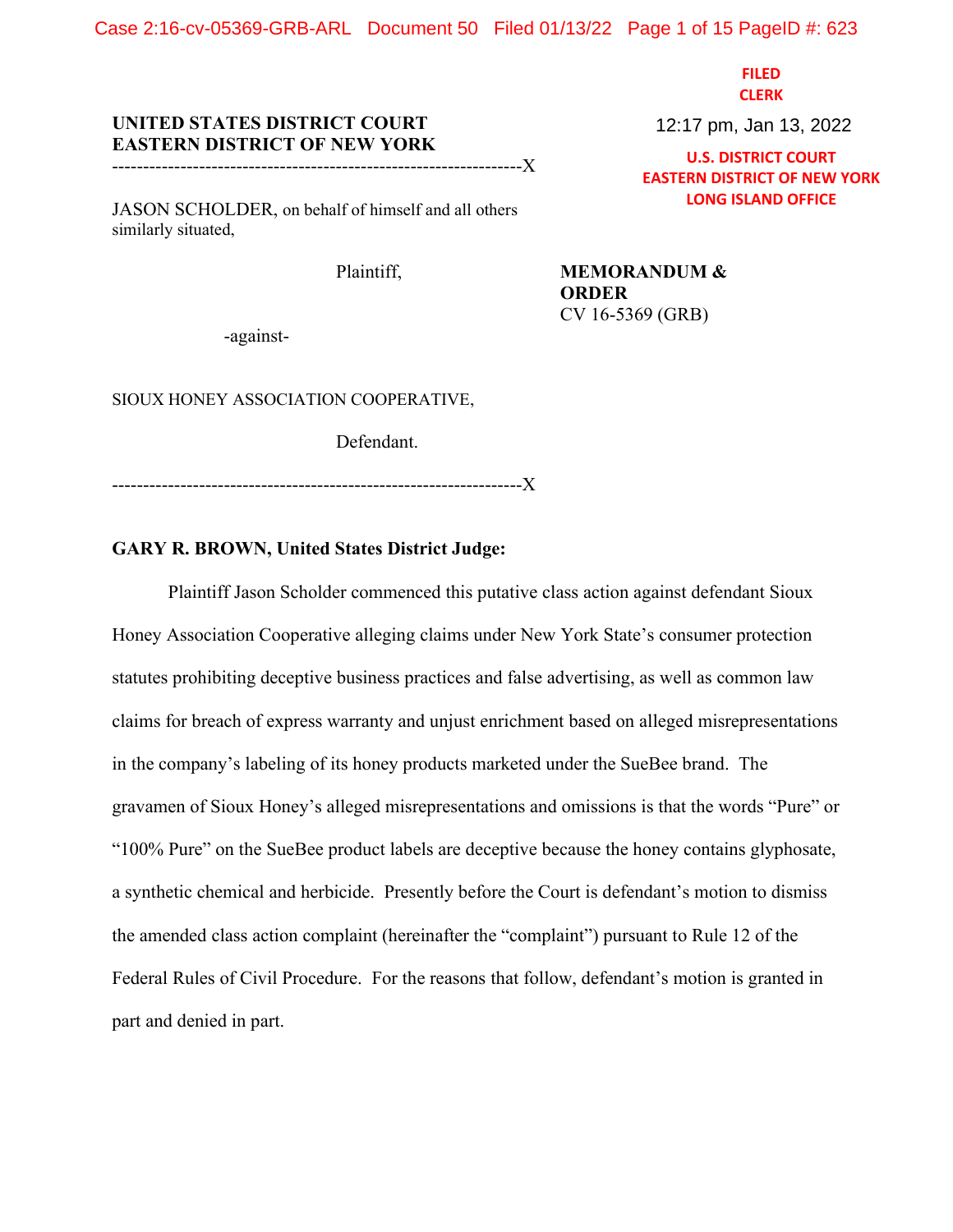#### **BACKGROUND**

### **1. Factual Background**

The following facts, drawn from the complaint, are assumed to be true for purposes of the pending motion to dismiss and are viewed in the light most favorable to plaintiff, the nonmoving party:

Sioux Honey, a cooperative in Sioux City, Iowa, manufactures, markets, sells and distributes SueBee honey in retail stores in New York and throughout the United States. Docket Entry ("DE") 41 ¶¶ 23-24. Scholder, a citizen of New York, purchased SueBee honey on multiple occasions at a Stop and Shop supermarket located in Port Washington, New York. *Id.* ¶ 25. Scholder made these purchases after seeing and relying upon the product label representing the SueBee honey to be "Pure" or "100% Pure" and was willing to pay more for the honey because of the representation. *Id.* ¶¶ 26-27. However, Scholder alleges that SueBee honey is not "Pure" or "100% Pure" because the honey contains the biocide glyphosate, an artificial chemical and potential carcinogen. *Id.* ¶ 2. Because SueBee honey contains glyphosate, plaintiff contends that the use of the words "Pure" or "100% Pure Unfiltered Honey" on the label is false and misleading. *Id.* ¶¶ 2, 37. Scholder maintains that "[c]onsumers reasonably believe that a product labeled '[P]ure' or '100% [P]ure' does not contain synthetic substances, such as artificial biocides," *id.* ¶ 35, and that had he known at the time that SueBee honey contained glyphosate, he would not have considered the honey to be pure and would not have paid a premium for the product, *id.* ¶¶ 27-28. Plaintiff states that he plans to purchase SueBee honey in the future if he can rely on accurate marketing representations on the product's label. *Id.* ¶¶ 59-60.

Plaintiff provided photos of the product labels for SueBee honey, *id.*, Ex. 1: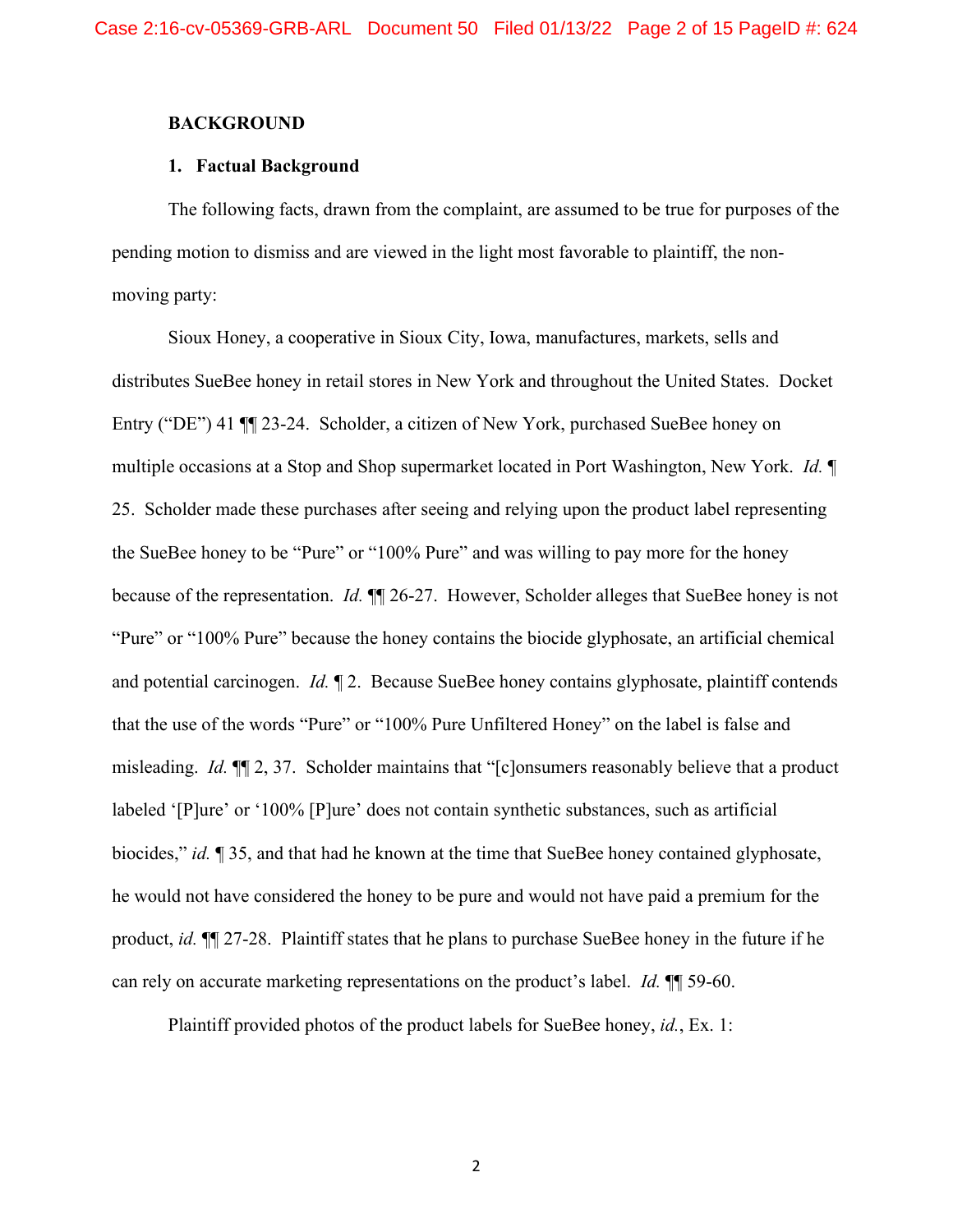

## **2. Procedural Background**

On September 27, 2016, Scholder commenced this action on behalf of himself and a nationwide class of all consumers who purchased SueBee honey, as well as a sub-class of all New York residents who purchased the product. DE 1. Plaintiff alleges four causes of action against Sioux Honey: (1) violation of New York General Business Law § 349 for deceptive practices; (2) violation of New York General Business Law § 350 for false advertising; (3) breach of express warranty; and (4) unjust enrichment. DE 41 ¶¶ 82-108.

On June 27, 2017, the Honorable Arthur D. Spatt (i) stayed this matter pending the outcome of the FDA's determination regarding the permissible uses of the term "natural" in food labeling; (ii) denied defendant's motions to dismiss without prejudice; and (iii) granted defendant leave to refile the motions after the FDA's decision. Plaintiff thereafter moved to vacate the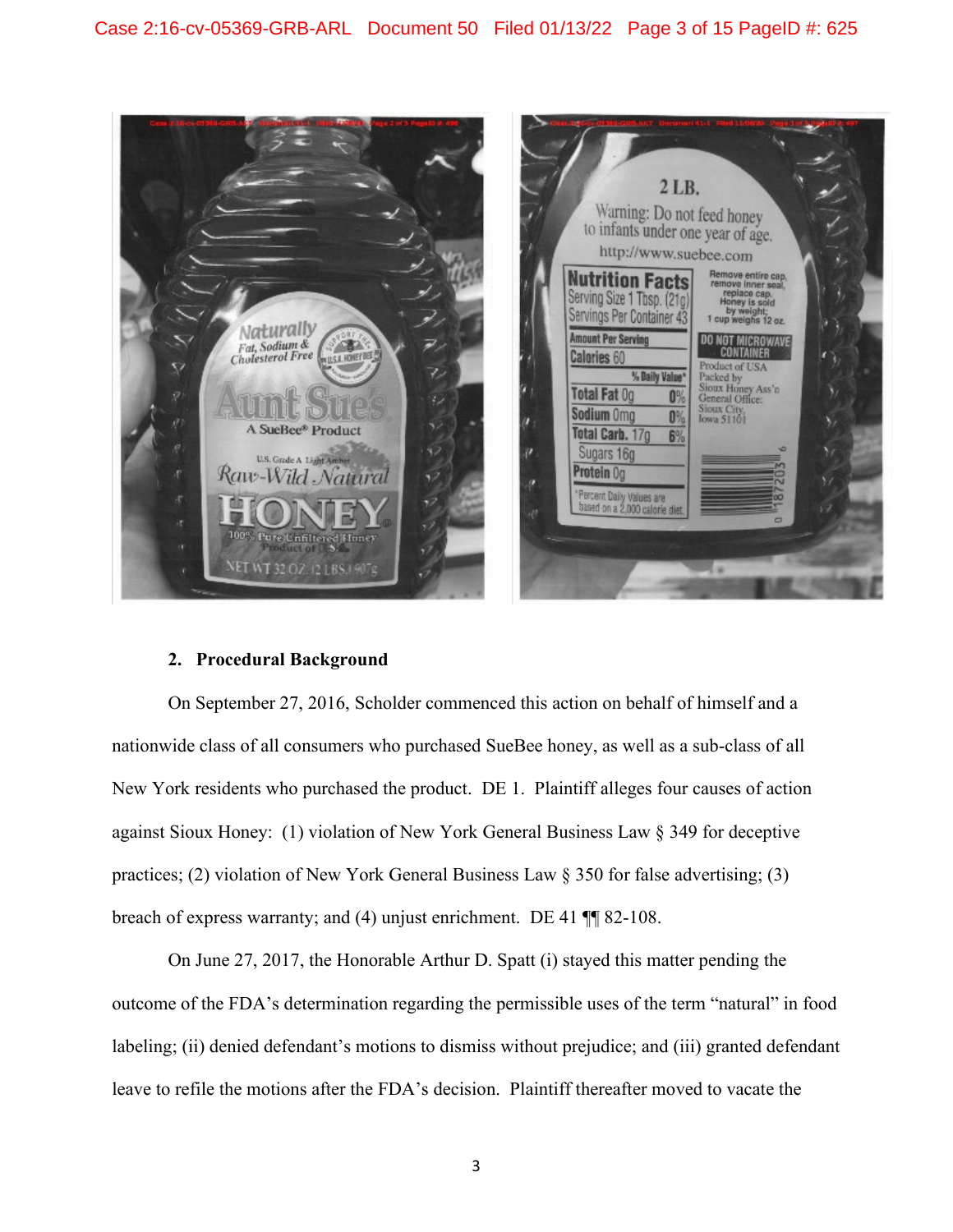stay, and Judge Spatt denied the application on March 5, 2019. DE 35. The case was reassigned from Judge Spatt to the undersigned on June 30, 2020.

By Order dated October 15, 2020, the Court lifted the stay and granted plaintiff thirty days to amend the complaint. Plaintiff filed an amended complaint on November 6, 2020. DE 41. Defendant thereafter filed a pre-motion letter outlining the grounds for its proposed motion to dismiss the amended complaint in accordance with the undersigned's individual rules. DE 43. Following plaintiff's response to the letter, DE 44, the Court held a pre-motion conference on January 4, 2021. At the conference, the Court directed the parties to submit a brief focused on the sole issue of the use of the term "Pure" or "100% Pure" on the SueBee label and the implications thereof regarding the plausibility of plaintiff's claims, particularly in light of the Second Circuit's decision in *Axon v. Florida Natural Growers, Inc.*, 813 F. App'x 701 (2d Cir. 2020).

Defendant now moves to dismiss the complaint pursuant to Rule 12 of the Federal Rules of Civil Procedure. DE 46. Plaintiff opposes the motion. DE 48, 49.

### **DISCUSSION**

#### **Standard of Review**

Generally, motions to dismiss are decided under the well-established standard of review for such matters, as discussed in *Burris v. Nassau County District Attorney*, No. 14-5540 (JFB) (GRB), 2017 WL 9485714, at \*3-4 (E.D.N.Y. Jan. 12, 2017), *adopted by* 2017 WL 1187709 (E.D.N.Y. Mar. 29, 2017), and incorporated by reference herein. The gravamen of that standard, of course, is the question of whether, assuming the allegations of the complaint to be true solely for the purposes of the motion, the complaint sets forth factual material to render the claims plausible.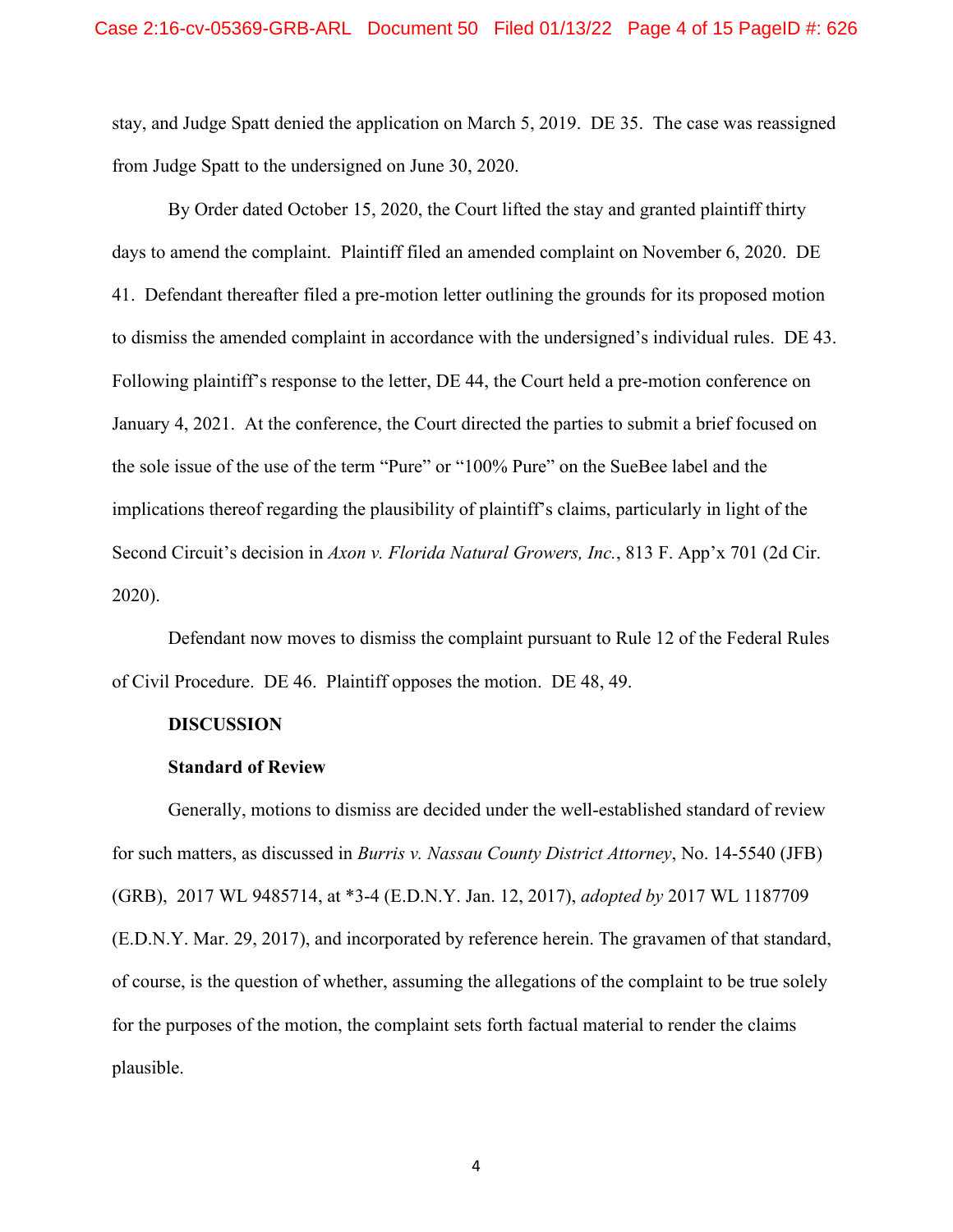### **Analysis**

As noted, Plaintiff alleges the following causes of action against Sioux Honey: (1) violations of §§ 349 and 350 of New York General Business Law; (2) breach of express warranty; and (3) unjust enrichment. DE 41  $\P$  82-108. In addition, plaintiff seeks injunctive relief. *Id.* at ¶ 61 and page 22.

## **(1) New York General Business Law § 349 and § 349**

Section 349 of the New York General Business Law ("GBL") prohibits "deceptive acts and practices in the conduct of any business, trade or commerce or in furnishing of any service." N.Y. Gen. Bus. Law § 349. A deceptive act or practice is one that is "likely to mislead a reasonable consumer acting reasonably under the circumstances." *Maurizio v. Goldsmith*, 230 F.3d 518, 521 (2d Cir. 2000). Section 350 prohibits "[f]alse advertising in the conduct of any business, trade or commerce or in the furnishing of any service." N.Y. Gen. Bus. Law § 350. False advertising means "advertising, including labeling . . . if such advertising is misleading in a material respect." *Id.* § 350-a(1). Both provisions permit "any person who has been injured by reason of any violation" thereof to bring an action to recover damages or to enjoin the deceptive act or practice, or both. *Id.* §§ 349(h), 350-e(3).

"The standard for recovery under General Business Law  $\S$  350, while specific to false advertising, is otherwise identical to § 349." *Goshen v. Mut. Life Ins. Co. of N.Y.*, 98 N.Y.2d 314, 324 n.1 (2002); *see also Gristede's Foods Inc. v. Unkechauge Nation*, 532 F. Supp. 2d 439, 451 (E.D.N.Y. 2007) (the standards under Sections 349 and 350 are "substantively identical"). To state a claim under either section, "a plaintiff must allege that a defendant has engaged in (1) consumer-oriented conduct that is (2) materially misleading and that (3) plaintiff suffered injury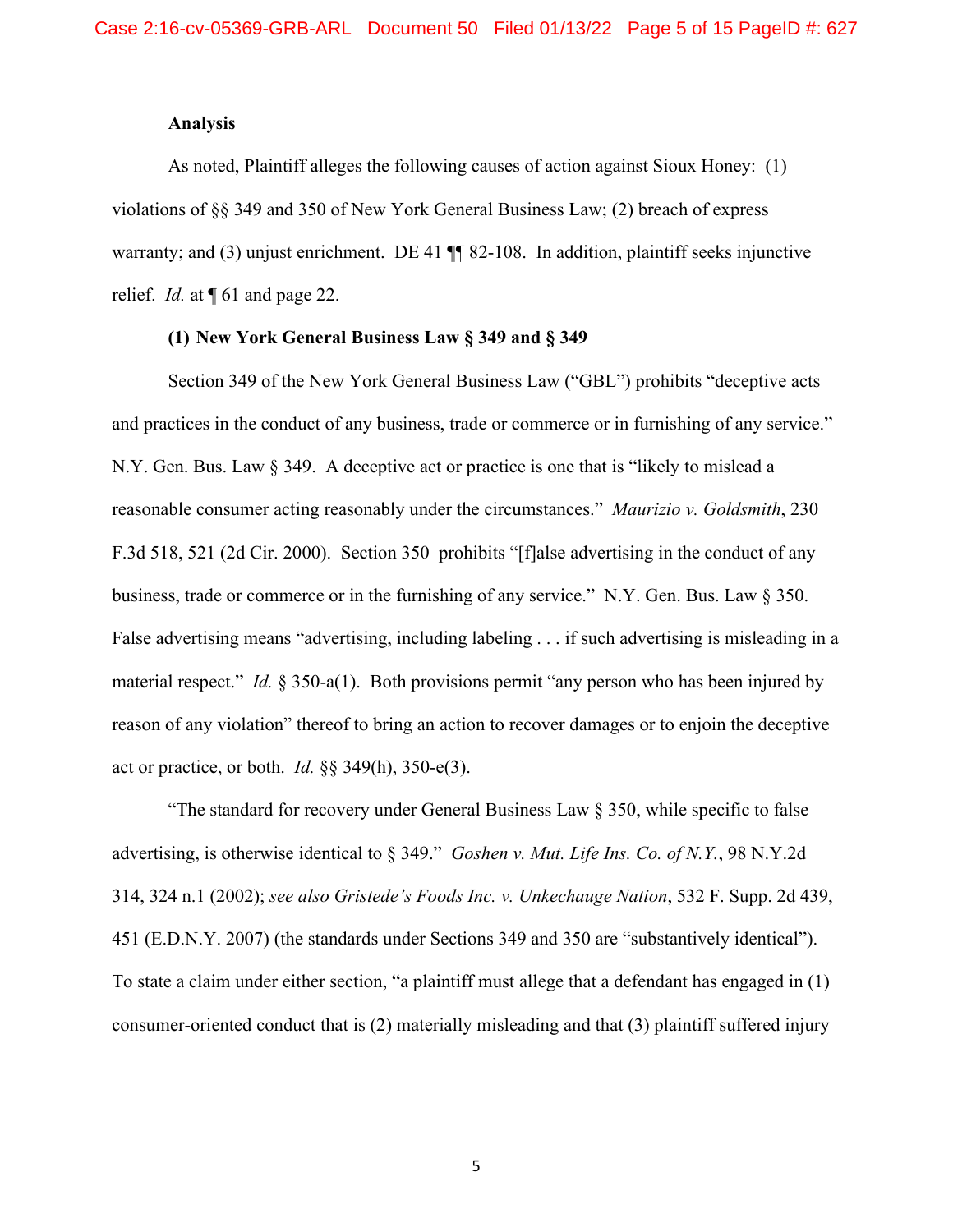as a result of the allegedly deceptive act or practice." *Orlander v. Staples, Inc.*, 802 F.3d 289, 300 (2d Cir. 2015) (quoting *Koch v. Acker, Merrall & Condit Co.*, 18 N.Y.3d 940, 941 (2009)).

There is no dispute that the sale of defendant's product constitutes consumer oriented conduct. *See Sykes v. Mel S. Harris & Assocs. LLC*, 780 F.3d 70, 84 (2d Cir. 2015). This element "may be satisfied by showing that the conduct at issue potentially affects similarly situated consumers." *Id.* Here, plaintiff alleges that defendant marketed and sold its honey nationwide, including New York, and plaintiff and the putative class members purchased the product. DE 41 ¶¶ 24-25, 56. In addition, plaintiff asserts that he and other members of the class were deceived by defendant's false and misleading representations on the product's label. *Id.* ¶¶ 53-56. These allegations are sufficient to satisfy the first element. *See Karlin v. IVF Am., Inc.*, 93 N.Y.2d 282, 290 (1999) (observing that claims under Sections 349 and 350 of the GBL "apply to virtually all economic activity, and their application has been correspondingly broad").

To determine whether a product's label is materially misleading, the operative question is an objective one: whether "a significant portion of the general consuming public or of targeted consumers, acting reasonably under the circumstances, could be misled." *Jessani v. Monini N. Am. Inc.*, 744 F. App'x 18, 19 (2d Cir. 2018) (internal quotation marks and citation omitted); *see also Engram v. GSK Consumer Healthcare Holdings (US) Inc.*, No. 19-CV-2886 (EK), 2021 WL 4502439, at \*3 (E.D.N.Y. Sept. 30, 2021). In evaluating whether the SueBee label is misleading, the Court considers whether the complaint "plausibly alleges that a reasonable consumer would ascribe the meaning that plaintiffs allege they ascribed to it." *Fishon v. Peloton Interactive, Inc.*, No. 19-CV 11711 (LJL), 2020 WL 6564755, at \*7 (S.D.N.Y. Nov. 9, 2020). This analysis focuses on the precise representations made on the product's label, *see, e.g., Axon*, 813 F. App'x at 705 (distinguishing between representations that a product is "pure" and a representation that a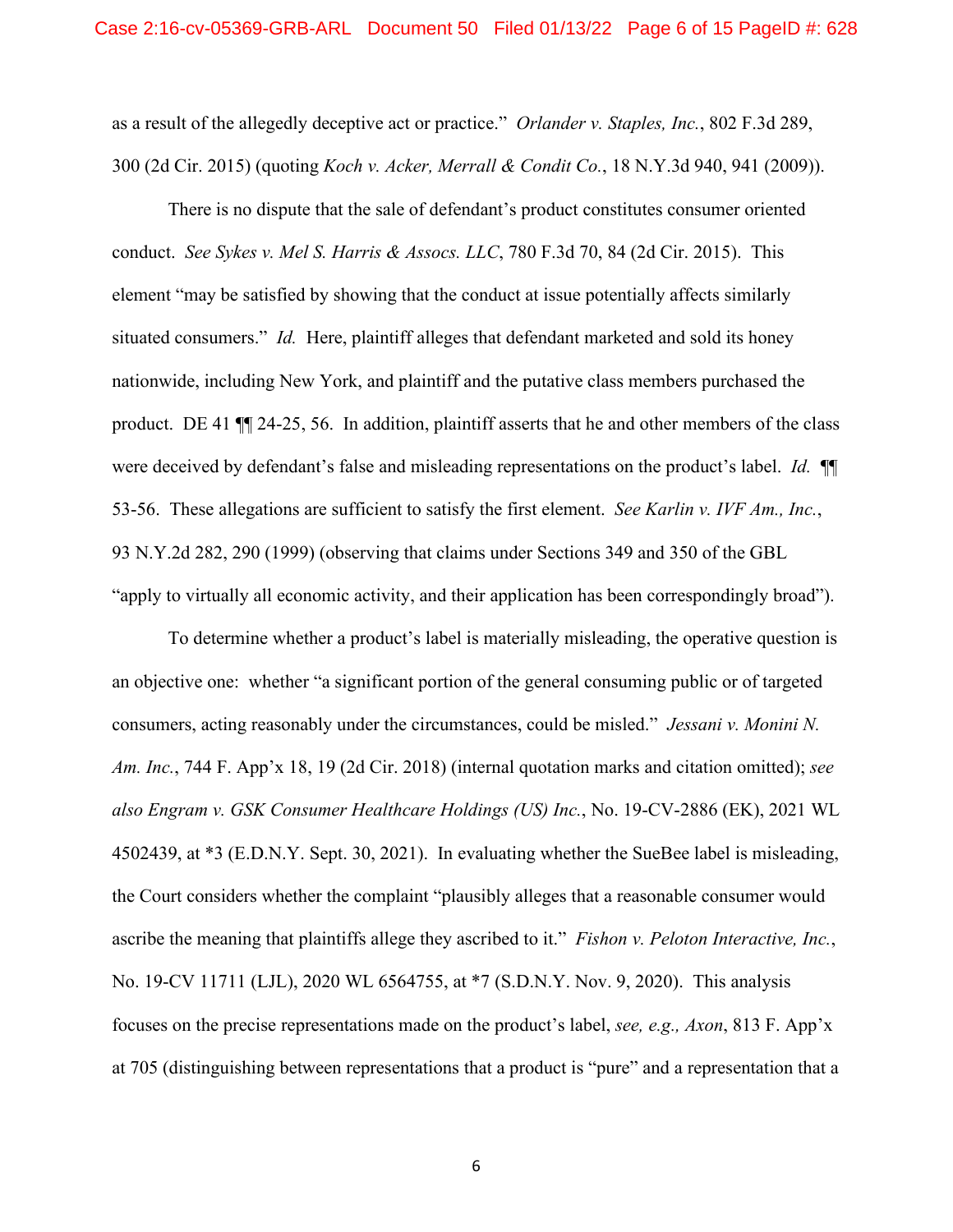product is "natural"), "in light of its context on the product label or advertisement as a whole," *Delgado v. Ocwen Loan Servicing, LLC*, No. 13-CV-4427 (NGG), 2014 WL 4773991, at \*8 (E.D.N.Y. Sept. 24, 2014) (internal quotation marks and citations omitted). The question is one of gestalt: the Court considers the entire mosaic of the label "rather than each tile separately." *Time Warner Cable, Inc. v. DIRECTV, Inc.*, No. 06 Civ. 14245 (LTS), 2007 WL 1138879, at \*4 (S.D.N.Y. Apr. 16, 2007); *see Geffner v. Coca-Cola Co.*, 928 F.3d 198, 200-01 (2d Cir. 2019) (holding "[c]ontext is crucial" when determining if a label is materially misleading, and that context includes information on the product's packaging along with the product itself). Usually, the reasonable consumer inquiry is a question of fact not suited for resolution at the motion to dismiss stage. *Grossman v. Simply Nourish Pet Food Co.*, 516 F. Supp. 3d 261, 278 (E.D.N.Y. 2021). Nevertheless, in certain cases, whether a product's label is materially misleading may be decided as a matter of law. *See also Fink v. Time Warner Cable*, 714 F.3d 739, 742 (2d Cir. 2013) (per curium).

Defendant urges the Court to conclude as a matter of law that SueBee's label is not materially misleading to a reasonable consumer because any trace amounts of glyphosate in the honey was the result of the natural process of bees interacting with agriculture and not its production process, and thus its honey was in fact "Pure." DE 44, 46. At this stage of the proceedings, however, the Court cannot conclude as a matter of law that the label on the SueBee products would not be misleading to a reasonable consumer. Stated differently, it is not so clear that a reasonable consumer would understand the terms "Pure" or "100% Pure" to mean that trace amounts of glyphosate could end up in honey from the bees foraging process. *See Grossman*, 516 F. Supp. 3d at 278 (holding "a party seeking to dismiss a false labeling claim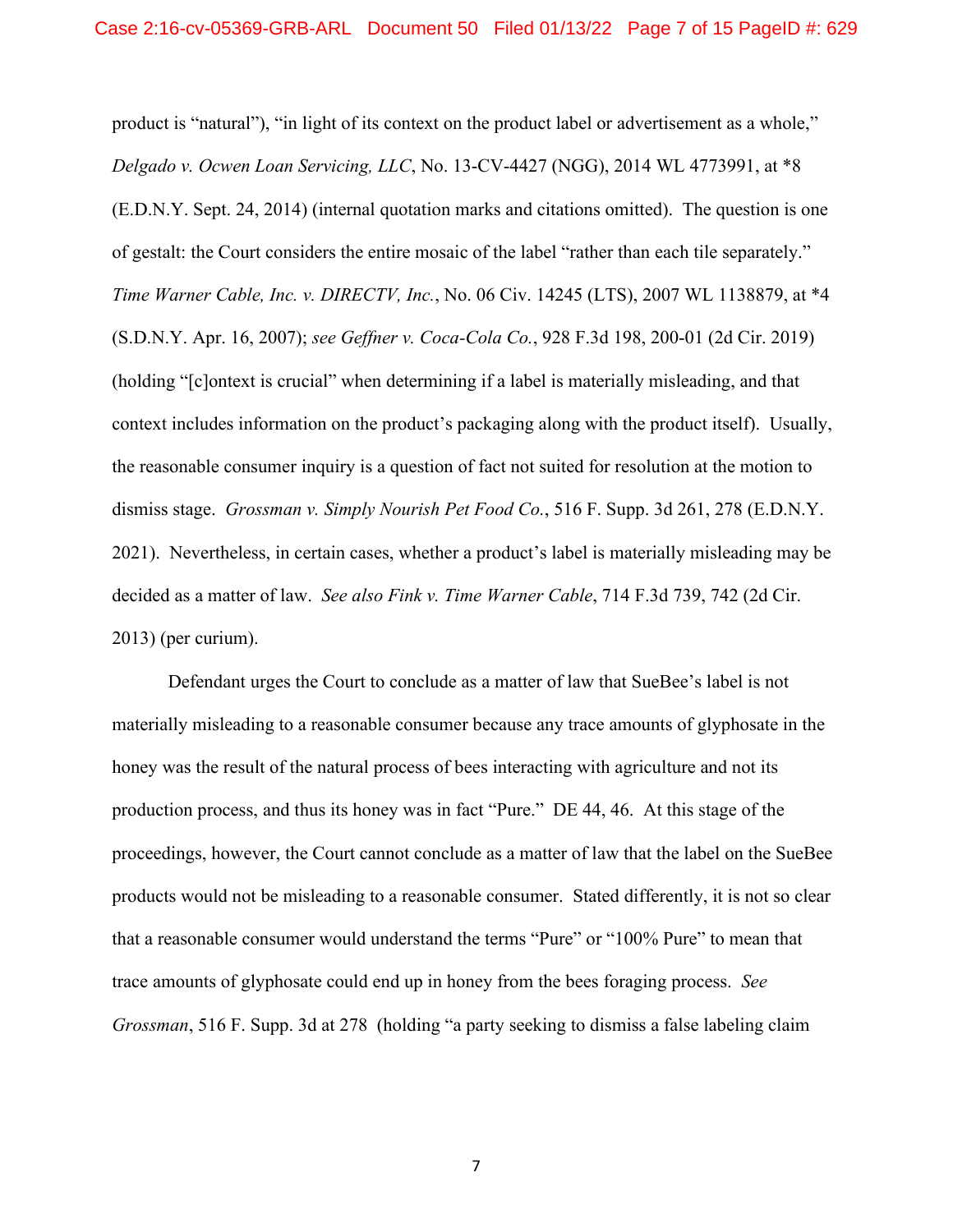must extinguish . . . the possibility that a reasonable consumer could be misled into believing the [p]roducts contained no synthetic materials") (internal quotation marks and citation omitted).

To the contrary, plaintiff has plausibly explained that a reasonable consumer viewing the product labeled "Pure" or "100% Pure" would interpret the terms to mean the final honey would be free of substances other than honey, including glyphosate. As the Second Circuit noted in *Axon*:

[u]nlike "natural," the words "pure" and "100% natural" indicate the absolute absence of contaminants. *See, e.g., Pure*, Merriam-Webster Dictionary, <http://merriam-webster.com/dictionary/pure> (defining "pure" as "free from dust, dirt, or taint").

### 813 F. App'x at 705.

Moreover, viewing the label in context, the Court finds that a reasonable consumer could be misled into believing a product labeled "100% Pure Unfiltered Honey" contained no contaminants. Unlike the specific packaging in *Axon* where the Second Circuit found that "the term 'natural' occurred only within the brand name 'Florida Natural' and nowhere else on the packaging," and that the "packaging d[id] not describe the orange juice as 'natural' on a standalone label or as '100% natural,'" 813 F. App'x at 705, here, the product label did describe the honey as "100% Pure Unfiltered Honey" on a stand-alone basis.

Further, the complaint alleges that the targeted consumers, including plaintiff, "value pure foods" in part in order to avoid chemicals and additives, such as glyphosate, and attain health and wellness, and would not consider a product containing synthetic substances or chemicals to be "Pure" or "100% Pure." DE 41 ¶¶ 31, 35-36. To bolster this claim, plaintiff provided detailed allegations, including (i) a declaration by the International Agency for Research on Cancer ("IARC"), a research arm of the World Health Organization, that glyphosate is a probable human carcinogen; (ii) research abstracts documenting that glyphosate is a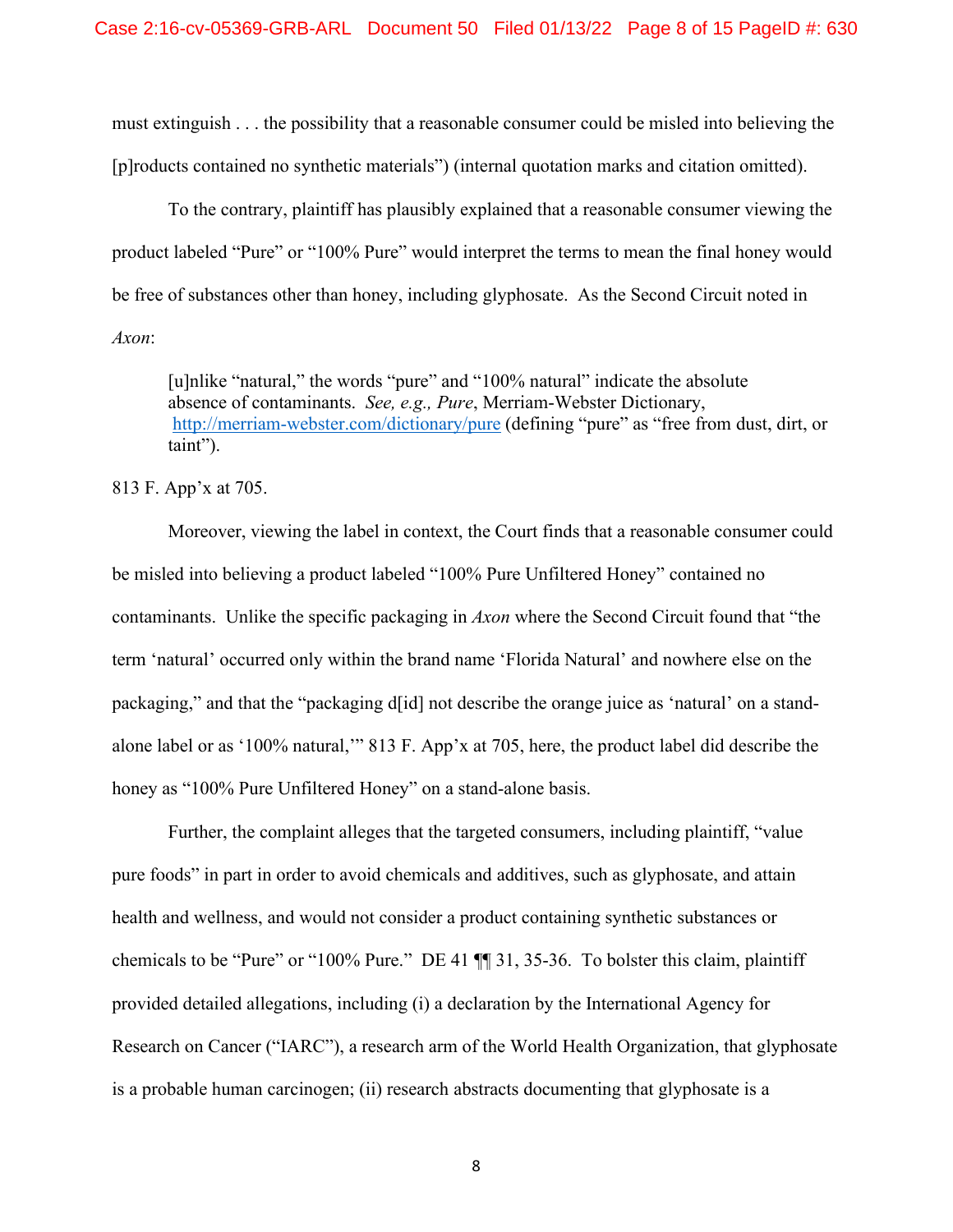suspected human endocrine disrupter in human cell lines; and (iii) studies reflecting that even low doses of glyphosate-based herbicides could nevertheless cause liver and kidney damage. *Id*. ¶¶ 2, 37-45. The IARC declaration, research abstracts and studies, at a minimum, make plaintiff's allegations plausible rather than merely possible, and therefore, the Court is unable to conclude, as a matter of law, that the product's label would not be materially misleading to a significant portion of the general consuming public or to the targeted customers who value pure foods acting reasonably under the circumstances. *See Stolz v. Fage Dairy Processing Indus.*, No. 14-CV-3826, 2015 WL 5579872, at \*20 (E.D.N.Y. Sept. 15, 2015) (observing dismissal appropriate only if plaintiff's claims are "patently implausible," not rational or unrealistic); *see also In re Frito-Lay N. Am., Inc. v. All Nat. Litig.*, No. 12-MD-2413 (RRM), 2013 WL 4647512, at \*16 (E.D.N.Y. Aug. 29, 2013) (noting dismissal as a matter of law is appropriate where a plaintiff's allegations regarding misleading and deceptive labeling "border on fantasy"). Hence, plaintiff has adequately pled the second element of the GBL claims.

Finally, with respect to the third element of the GBL claims, plaintiff alleges harm in the form of economic injury in that he (and the putative class members) paid a premium price for the product that he (and the class members) thought was pure and free from contaminants, such as artificial biocides. A plaintiff satisfies this element under Sections 349 and 350 when the plaintiff avers that "on account of a materially misleading practice, [the plaintiff] purchased a product and did not receive full value of [the] purchase." *Orlander.*, 802 F.3d at 302. Courts have found that paying a premium price for a product is sufficient injury to state a claim under Sections 349 and 350. *See, e.g., Axon*, 813 F. App'x at 703-04; *Ackerman v. Coca-Cola Co.*, No. 09-cv-0395 (JG), 2010 WL 2925955, at \*23 (E.D.N.Y. July 21, 2010) ("Injury is adequately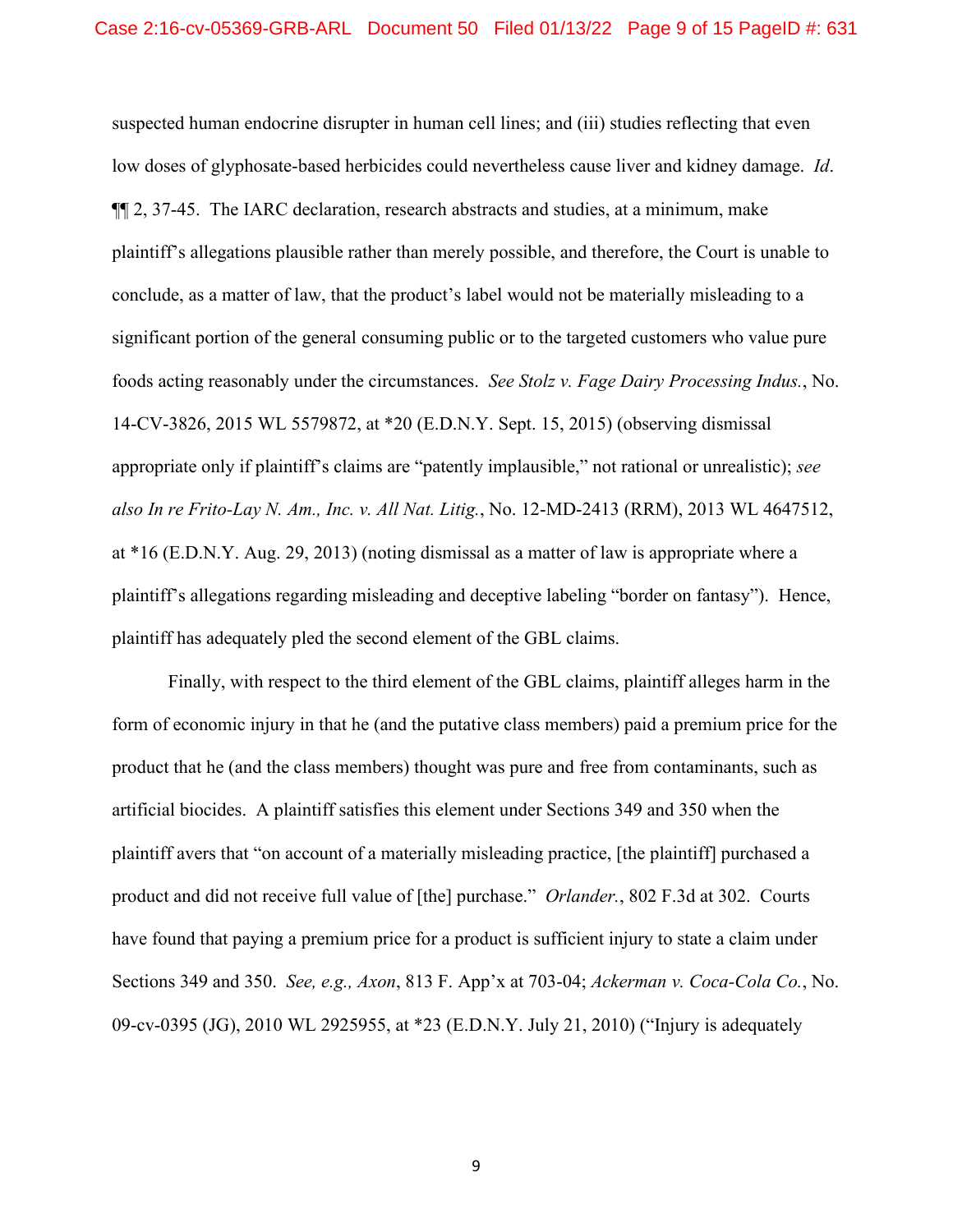alleged under GBL §§ 349 or 350 by a claim that a plaintiff paid a premium for a product based on defendants' inaccurate representations").

In sum, plaintiff has plausibly alleged that Sioux Honey engaged in consumer-oriented activity that was materially misleading and caused him a cognizable injury. Accordingly, defendant's motion to dismiss plaintiffs' New York General Business Law claims is denied.

### (2) **Breach of Express Warranty**

In order to assert a breach of express warranty claim under New York law, "a plaintiff must show an affirmation of fact or promise by the seller, the natural tendency of which was to induce the buyer to purchase and that the warranty was relied upon." *Factory Assocs. & Exporters, Inc. v. Lehigh Safety Shoes Co.*, 382 F. App'x 110, 111-12 (2d Cir. 2010) (quoting *Schimmenti v. Ply Gem Indus., Inc.*, 549 N.Y.S.2d 152, 154 (1989) (internal quotation marks omitted)). However, to maintain a claim of breach of express warranty, "the buyer must within a reasonable time after he discovers or should have discovered any breach notify the seller of [the] breach or be barred from any remedy." *Tomasino v. Estee Lauder Cos.*, 44 F. Supp. 3d 251, 260 (E.D.N.Y. 2014) (quoting N.Y. U.C.C.§ 2-607(3)(a)) (internal quotation marks omitted). In order to satisfy the notice requirement, plaintiff must "alert defendant that the transaction was troublesome," but need not "include a claim for damages or threat of future litigation." *Grossman*, 516 F. Supp. 3d at 282 (internal quotation marks and citations omitted). "[R]equiring notice is designed to defeat commercial bad faith, not to deprive a good faith consumer of his remedy." N.Y. U.C.C.§ 2-607 cmt. 4. Although "[t]he sufficiency and timeliness of the notice is generally a question for the jury," *Tomasino*, 44 F. Supp. 3d at 260, to sufficiently satisfy the pre-suit notice requirement, "plaintiff must provide factual allegations – such as the date and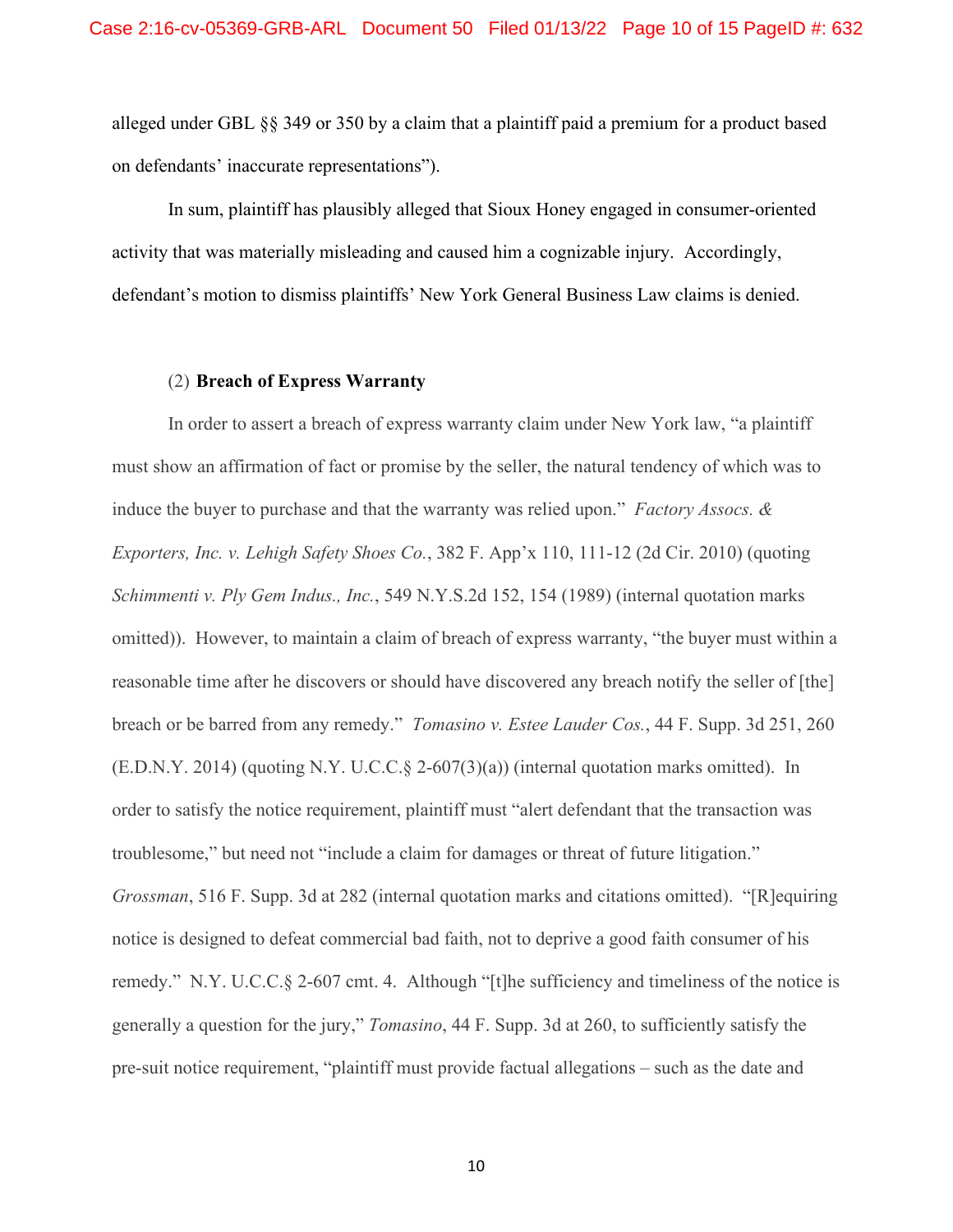method plaintiff sent a pre-suit notice – supporting the contention that [he] notified defendant of the alleged breach within a reasonable time," *Grossman*, 516 F. Supp. 3d at 283.

Inasmuch as the complaint does not contain any allegations or specific facts that plaintiff notified defendant of a breach within a reasonable time after his discovery, he has failed to satisfy the pre-suit notice requirement. DE 41; *see Grossman*, 516 F. Supp. 3d at 283 (concluding plaintiff failed to allege pre-suit notice where complaint merely stated that plaintiff "placed defendants of notice of their breach giving defendants an opportunity to cure their breach, which they refused to do" without additional factual allegations); *see Colella v. Atkins Nutritionals, Inc.*, 348 F. Supp. 3d 120, 144 (E.D.N.Y. 2018) (holding that plaintiff failed to set forth a breach of warranty claim where complaint made "no allegations and state[d] no facts showing that notice was provided to defendant"); *see also Budhani v. Monster Energy Co.*, 20 cv-1409 (LJL), 2021 WL 1104988, at \*11 (S.D.N.Y. Mar. 22, 2021) (dismissing breach of express warranty claims for failure to provide timely notice to defendant); *Colpitts v. Blue Diamond Growers,* 20 Civ. 2487 (JPC), 2021 WL 981455, at \*17 (S.D.N.Y. Mar. 16, 2021) (dismissing breach of warranty claim because plaintiff's "failure to satisfy the pre-suit notice requirement [was] fatal"); *Cosgrove v. Or. Chai. Inc.*, 19 Civ. 10686 (KPF), 2021 WL 706227, at \*15 (S.D.N.Y. Feb. 21, 2021) (dismissing breach of warranty claim where plaintiffs failed to give defendant any notice); *Singleton v. Fifth Gen., Inc.*, No. 5:15-CV-474 (BKS)(TWD), 2016 WL 406295, at \*12 (N.D.N.Y. Jan. 12, 2016) ("Plaintiff's express warranty claim must fail because there is no allegation that he made a timely notification to [d]efendant of any breach of warranty.").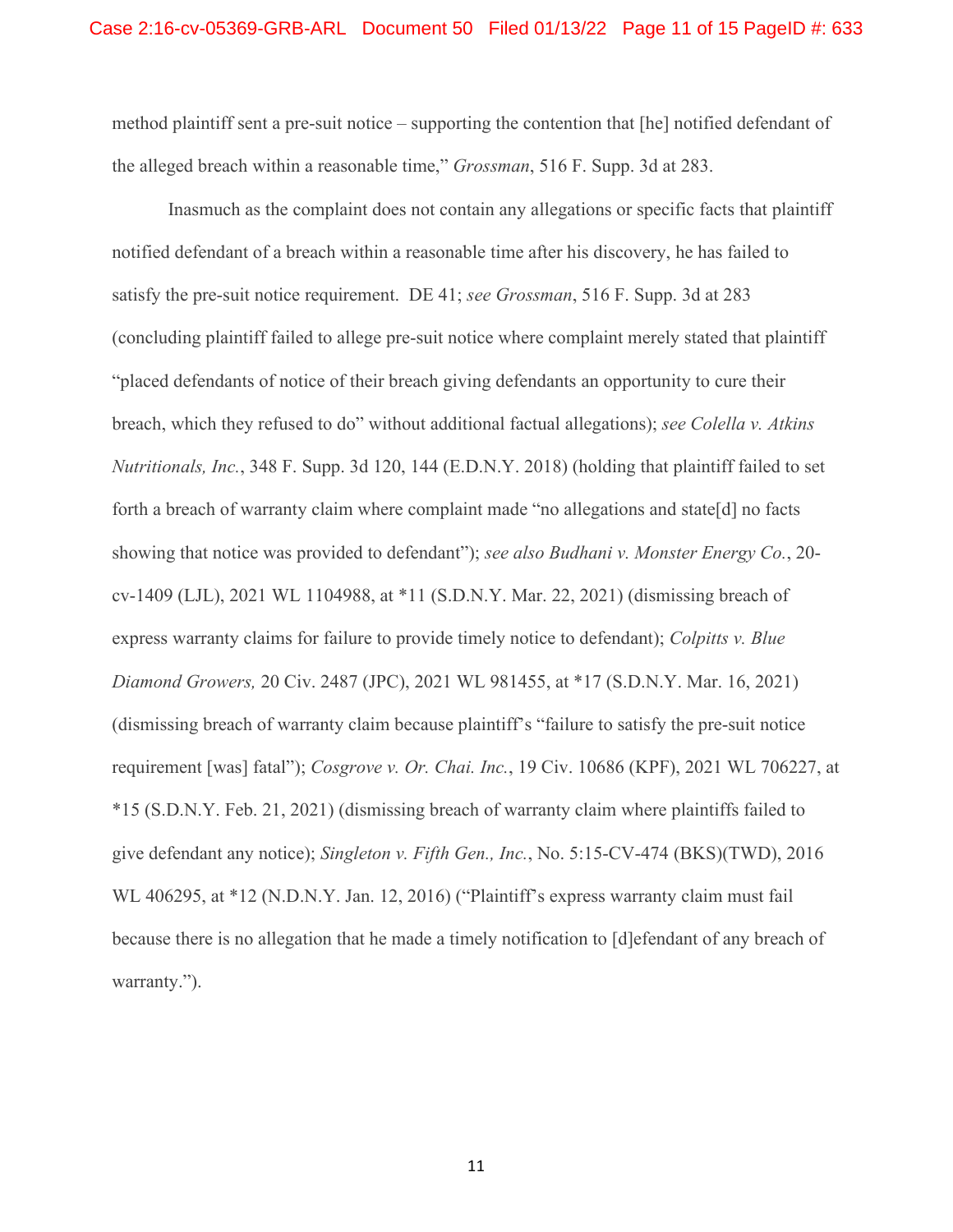Accordingly, because plaintiff failed to allege pre-suit notice as required for a breach of express warranty claim, defendant's motion to dismiss the breach of express warranty claim is granted.

#### **(3) Unjust Enrichment**

"Under New York law, a plaintiff may prevail on a claim for unjust enrichment by demonstrating (1) that the defendant benefitted; (2) at the plaintiff's expense; and (3) that equity and good conscience require restitution." *Nordwind v. Rowland*, 584 F.3d 420, 434 (2d Cir. 2009) (internal quotation marks and citation omitted). Unjust enrichment "lies as a quasicontract claim" that "contemplates an obligation imposed by equity to prevent injustice, in the absence of an actual agreement between the parties." *Georgia Malone & Co. v. Rieder*, 19 N.Y.3d 511, 516 (2012) (internal quotation marks and citation omitted). However, "unjust enrichment is not a catchall cause of action to be used when others fail." *Corsello v. Verizon N.Y., Inc.*, 18 N.Y.3d 777, 790 (2012). Rather, the claim "is available only in unusual situations when, though the defendant has not breached a contract nor committed a recognized tort, circumstances create an equitable obligation running from the defendant to the plaintiff." *Id*. "[A]n unjust enrichment claim is not available where it simply duplicates, or replaces, a conventional contract or tort claim." *Id*. Nevertheless, Rule 8(d)(3) of the Federal Rules of Civil Procedure permits a party to state "as many separate claims or defenses as it has, regardless of consistency." Fed. R. Civ. P. 8(d)(3). Recently, the Second Circuit noted that "a plaintiff may plead unjust enrichment in the alternative to a breach of warranty claim[.]" *Axon*, 813 F. App'x at 706.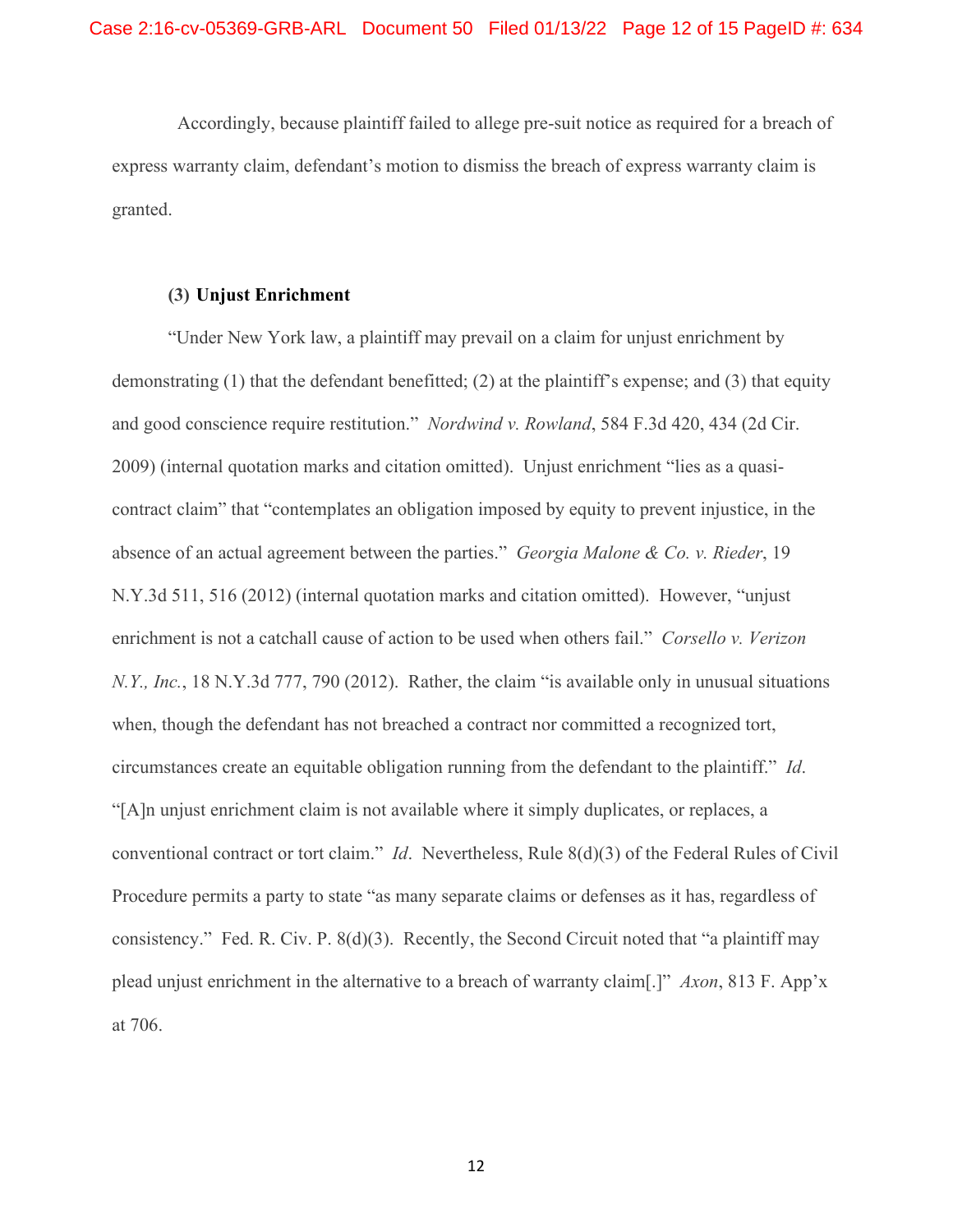Plaintiff has alleged that (i) defendant benefited at plaintiff's expense in that plaintiff purchased the honey at a premium price; and (ii) equity and good conscience require restitution because defendant's profit was due to allegedly fraudulent and misleading representations that the honey was "100% Pure." DE 41 ¶¶ 106-08. Defendant argues that this claim should be dismissed because "there is no plausible allegation of fraud that would render [Sioux Honey's] enrichment unjust." DE 46 at 11. As discussed *supra*, because the Court finds that plaintiff has plausibly alleged that defendant may have engaged in materially misleading conduct, defendant's argument fails. Moreover, whether plaintiff can recover will turn on issues of fact that cannot be determined on the motion to dismiss. Finally, although the unjust enrichment claim may ultimately be deemed duplicative of plaintiff's other theories of recovery, at this stage of the proceedings, plaintiff's allegations are sufficient. *See, e.g., Mason v. Reed's Inc.*, 515 F. Supp. 3d 135, 147 (S.D.N.Y. 2021) (denying motion to dismiss unjust enrichment claim pleaded in the alternative to other theories of liability). Accordingly, defendant's motion to dismiss this claim is denied.

### **(4) Injunctive Relief**

Plaintiff seeks an injunction directing Sioux Honey to correct its allegedly misleading and unfair business practices and refrain from using deceptive labels on its products. DE 41 ¶¶ 19, 46. In addition, plaintiff seeks class-wide injunctive relief. *Id.* ¶ 81. Defendant argues that plaintiff lacks standing to seek injunctive relief on behalf of himself or a putative class because he cannot allege imminent future harm. DE 46 at 11-12. The Court agrees.

To establish Article III standing, a plaintiff must demonstrate "(1) an injury in fact, (2) a sufficient causal connection between the injury and the conduct complained of, and (3) a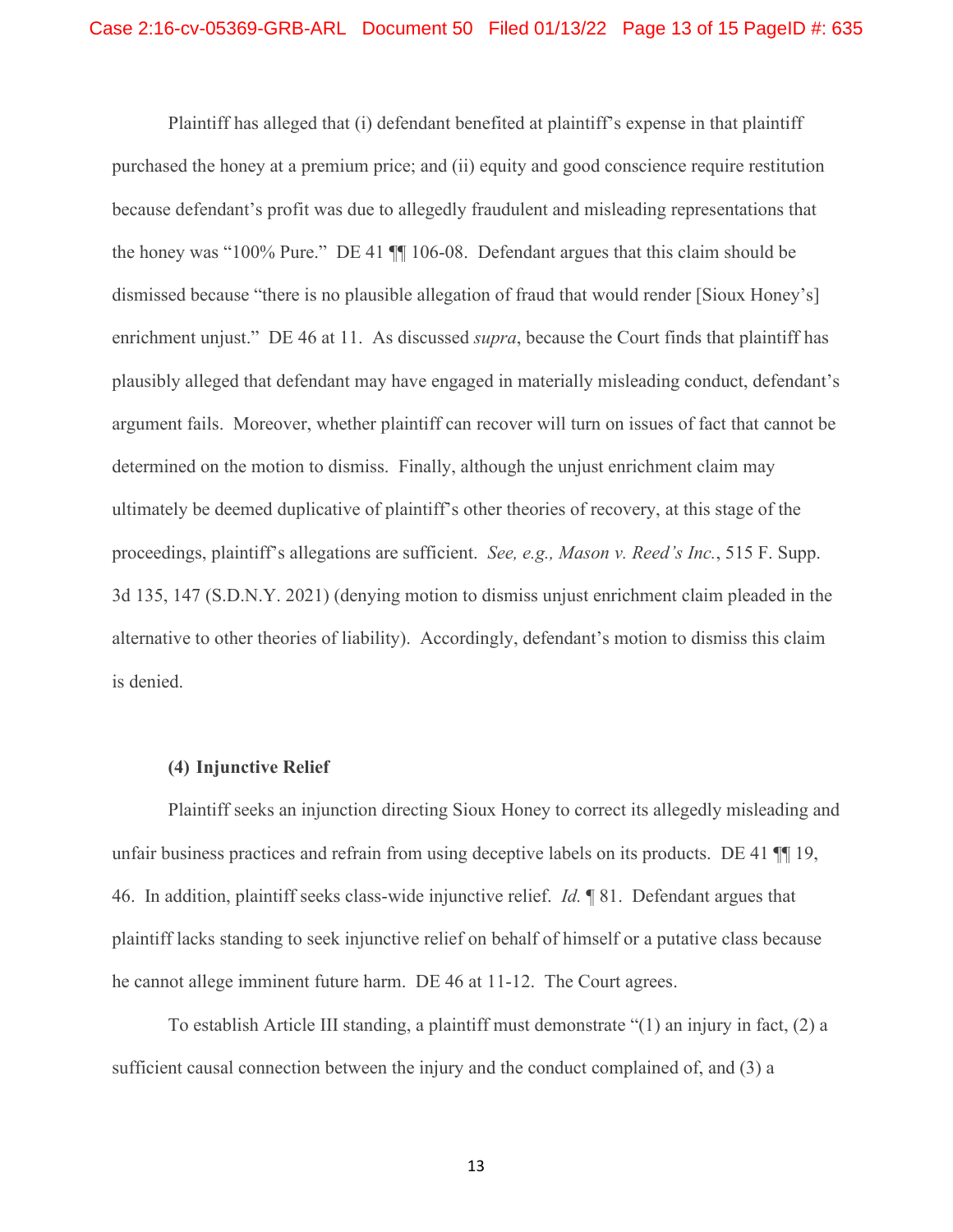likelihood that the injury will be redressed by a favorable decision." *Knife Rights, Inc. v. Vance*, 802 F.3d 377, 383 (2d Cir. 2015) (internal quotation marks and citations omitted). "Plaintiffs seeking injunctive relief must also prove that the identified injury in fact presents a real and immediate threat of repeated injury." *Kreisler v. Second Ave. Diner Corp.*, 731 F.3d 184, 187 (2d Cir. 2013) (internal quotation marks and citations omitted). "The prospective-orientation of the analysis is critical: to maintain an action for injunctive relief, a plaintiff cannot rely on past injury . . . but must show a likelihood that he . . . will be injured in the future." *Berni v. Barilla S.p.A.*, 964 F.3d 141, 147 (2d Cir. 2020) (internal quotation marks and citations omitted). "Although past injuries may provide a basis to seek money damages, they do not confer standing to seek injunctive relief unless the plaintiff can demonstrate that [h]e is likely to be harmed again in the future in a similar way." *Nicosia v. Amazon.com, Inc.*, 834 F.3d 220, 239 (2d Cir. 2016). The Second Circuit has made clear that "past purchasers of a consumer product who claim to be deceived by that product's packaging . . . have, at most, alleged a past harm." *Berni*, 964 F.3d at 147. Thus, "past purchasers of a product . . . are not likely to encounter future harm of the kind that makes injunctive relief appropriate." *Id*.

Plaintiff's allegations are insufficient to establish standing to obtain injunctive relief for himself or a putative class as he has failed to allege any imminent threat of continued injury. To the contrary, plaintiff alleges that he plans to purchase the product in the future if he can rely on nondeceptive marketing representations. That is to say, plaintiff would purchase the SueBee honey if he could rely on the representation on the label that the honey was "Pure" or "100% Pure." In such a circumstance, Sioux Honey would either have to change the label or ingredients in its honey. Therefore, Scholder would not purchase defendant's product with the current state of ingredients or label because as set forth in the complaint, the product is allegedly deceptive.